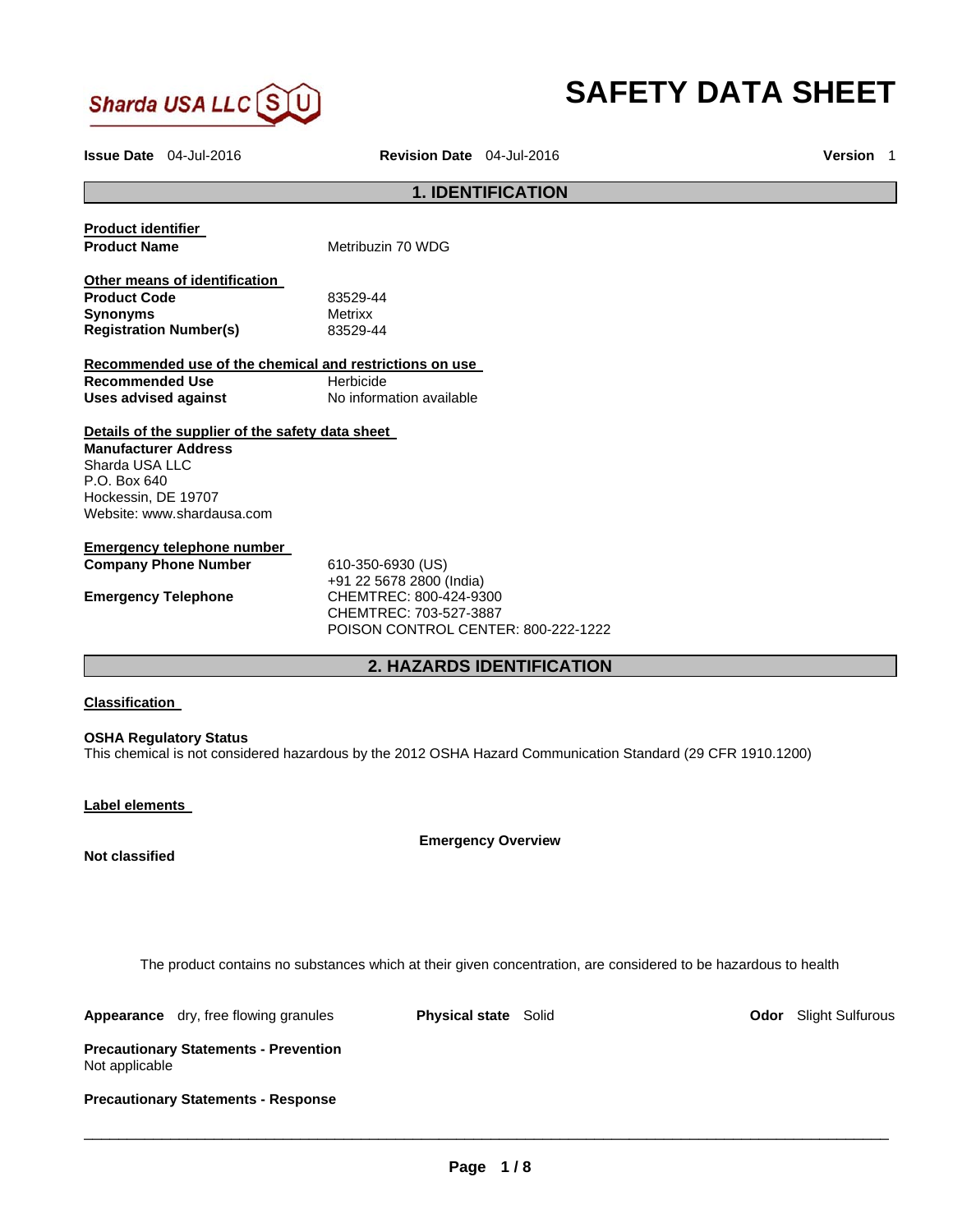# Not applicable

#### **Hazards not otherwise classified (HNOC)**

Not applicable

# **Other Information**

Very toxic to aquatic life with long lasting effects. May be harmful if swallowed. May be harmful in contact with skin. May be harmful if inhaled. Mild eye irritation.

 $\Box$ 

# **Unknown acute toxicity**

30% of the mixture consists of ingredient(s) of unknown toxicity

# **3. COMPOSITION/INFORMATION ON INGREDIENTS**

# **Substance**

Not applicable

#### **Mixture**

| <b>CAS No</b> | Weight-% |
|---------------|----------|
| 21087-64-9    | 70.0     |
| 1332-58-7     | 7 - 13   |
| Proprietary   | 7 - 13   |
| 112926-00-8   | $5 - 10$ |
|               |          |

\*The exact percentage (concentration) of composition has been withheld as a trade secret. If CAS number is "proprietary", the specific chemical identity and percentage of composition has been withheld as a trade secret.

# **4. FIRST AID MEASURES**

| <b>Description of first aid measures</b>                    |                                                                                                                                                                                                                                                                  |
|-------------------------------------------------------------|------------------------------------------------------------------------------------------------------------------------------------------------------------------------------------------------------------------------------------------------------------------|
| <b>General advice</b>                                       | Call a poison control center or doctor for treatment advice. Have the product containers or<br>label with you when calling a poison control center or doctor, or going for treatment.                                                                            |
| Eye contact                                                 | Rinse immediately with plenty of water, also under the eyelids, for at least 15 minutes.<br>Remove contact lenses, if present and easy to do. Continue rinsing. Call a poison control<br>center or doctor for treatment advice.                                  |
| <b>Skin contact</b>                                         | Wash off immediately with soap and plenty of water while removing all contaminated clothes<br>and shoes. Wash contaminated clothing before reuse. If skin irritation persists, call a<br>physician. Call a poison control center or doctor for treatment advice. |
| <b>Inhalation</b>                                           | Move victim to fresh air. If breathing is irregular or stopped, administer artificial respiration.<br>Call a physician or poison control center immediately. Call a poison control center or doctor<br>for treatment advice.                                     |
| Ingestion                                                   | Call a physician or poison control center immediately. Drink 1 or 2 glasses of water. Do not<br>induce vomiting without medical advice. Never give anything by mouth to an unconscious<br>person.                                                                |
| Self-protection of the first aider                          | Ensure that medical personnel are aware of the material(s) involved and take precautions to<br>protect themselves.                                                                                                                                               |
| Most important symptoms and effects, both acute and delayed |                                                                                                                                                                                                                                                                  |
| Symptoms                                                    | May cause redness and tearing of the eyes.                                                                                                                                                                                                                       |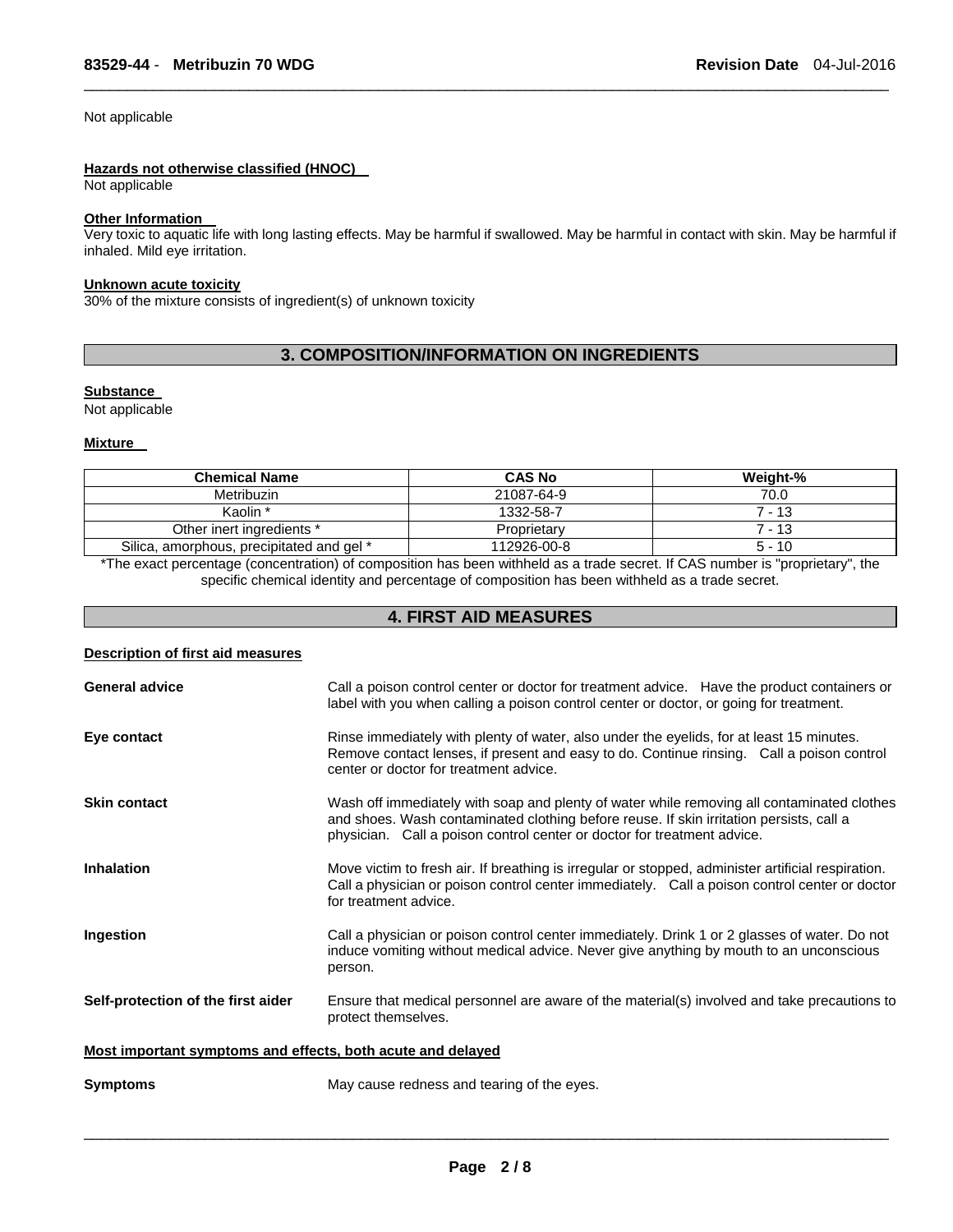#### **Indication of any immediate medical attention and special treatment needed**

**Note to physicians Treat symptomatically.** The compound does not cause any definite symptoms that would be diagnostic. Poisoning is accompanied by breathing difficulties and sedation.

# **5. FIRE-FIGHTING MEASURES**

 $\Box$ 

# **Suitable extinguishing media**

Dry chemical, CO2, water spray or regular foam. Move containers from fire area if you can do it without risk. Dike fire-control water for later disposal. Water spray, fog or regular foam.

**Unsuitable extinguishing media** None.

# **Specific hazards arising from the chemical**

Thermal decomposition can lead to release of irritating and toxic gases and vapors.

**Hazardous combustion products** Carbon oxides. Nitrogen oxides (NOx). Oxides of sulfur.

# **Explosion data Sensitivity to Mechanical Impact** None. **Sensitivity to Static Discharge** None.

#### **Protective equipment and precautions for firefighters**

As in any fire, wear self-contained breathing apparatus pressure-demand, MSHA/NIOSH (approved or equivalent) and full protective gear. Cool containers / tanks with water spray.

# **6. ACCIDENTAL RELEASE MEASURES**

#### **Personal precautions, protective equipment and emergency procedures**

| <b>Personal precautions</b>                          | Evacuate personnel to safe areas. Ensure adequate ventilation, especially in confined areas.<br>Use personal protective equipment as required. Avoid creating dust.                                                                          |  |  |
|------------------------------------------------------|----------------------------------------------------------------------------------------------------------------------------------------------------------------------------------------------------------------------------------------------|--|--|
| For emergency responders                             | Use personal protection recommended in Section 8. Ventilate the area.                                                                                                                                                                        |  |  |
| <b>Environmental precautions</b>                     |                                                                                                                                                                                                                                              |  |  |
| <b>Environmental precautions</b>                     | Prevent entry into waterways, sewers, basements or confined areas.                                                                                                                                                                           |  |  |
| Methods and material for containment and cleaning up |                                                                                                                                                                                                                                              |  |  |
| <b>Methods for containment</b>                       | Prevent dust cloud. Prevent further leakage or spillage if safe to do so.                                                                                                                                                                    |  |  |
| Methods for cleaning up                              | Avoid creating dust. Do not dry sweep dust. Wet dust with water before sweeping or use a<br>vacuum to collect dust. Sweep up and shovel into suitable containers for disposal.                                                               |  |  |
| <b>7. HANDLING AND STORAGE</b>                       |                                                                                                                                                                                                                                              |  |  |
| <b>Precautions for safe handling</b>                 |                                                                                                                                                                                                                                              |  |  |
| Advice on safe handling                              | Use personal protective equipment as required. Avoid contact with skin, eyes or clothing.<br>Wash contaminated clothing before reuse. Do not eat, drink or smoke when using this<br>product. Do not breathe dust/fume/gas/mist/vapors/spray. |  |  |

# **Conditions for safe storage, including any incompatibilities**

**Storage Conditions** Keep container tightly closed in a dry and well-ventilated place. Keep out of the reach of children. Keep away from food, drink and animal feeding stuffs. Keep in properly labeled containers.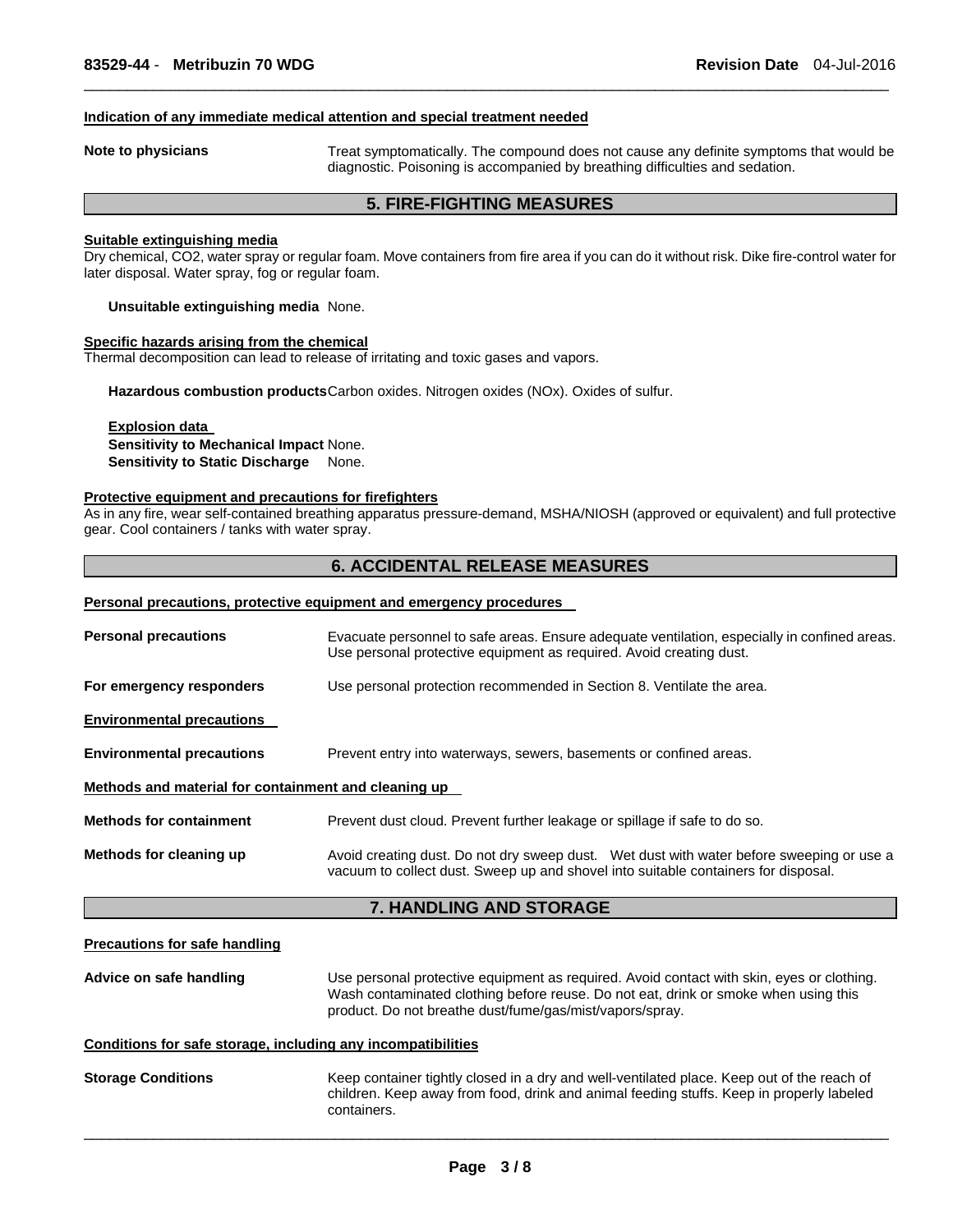**Packaging materials Do not reuse container.** 

**Incompatible materials Strong oxidizing agents.** 

# **8. EXPOSURE CONTROLS/PERSONAL PROTECTION**

 $\Box$ 

# **Control parameters**

# **Exposure Guidelines** .

| <b>Chemical Name</b>                                      | <b>ACGIH TLV</b>                                                                                                        | <b>OSHA PEL</b>                                                           | <b>NIOSH IDLH</b>                                                                    |  |
|-----------------------------------------------------------|-------------------------------------------------------------------------------------------------------------------------|---------------------------------------------------------------------------|--------------------------------------------------------------------------------------|--|
| Metribuzin<br>21087-64-9                                  | TWA: 5 mg/m <sup>3</sup>                                                                                                |                                                                           | TWA: $5 \text{ mg/m}^3$                                                              |  |
| Kaolin<br>1332-58-7                                       | TWA: $2 \text{ mq/m}^3$ particulate matter<br>containing no asbestos and <1%<br>crystalline silica, respirable fraction | TWA: 15 $mq/m3$ total dust<br>TWA: $5 \text{ mg/m}^3$ respirable fraction | TWA: $10 \text{ mg/m}^3$<br>total dust<br>TWA: $5 \text{ mg/m}^3$<br>respirable dust |  |
| Silica, amorphous, precipitated and<br>qel<br>112926-00-8 |                                                                                                                         | TWA: 20 mppcf<br>$(80)/(%$ SiO2) mg/m <sup>3</sup> TWA                    | -                                                                                    |  |

*NIOSH IDLH Immediately Dangerous to Life or Health* 

# **Appropriate engineering controls**

**Engineering Controls** Ensure adequate ventilation, especially in confined areas. And. Showers. Eyewash stations. Ventilation systems.

#### **Individual protection measures, such as personal protective equipment**

| Eye/face protection                   | Wear safety glasses with side shields (or goggles). Tight sealing safety goggles.                                                                                                                                                                                                                                                                                                              |  |  |
|---------------------------------------|------------------------------------------------------------------------------------------------------------------------------------------------------------------------------------------------------------------------------------------------------------------------------------------------------------------------------------------------------------------------------------------------|--|--|
| Skin and body protection              | Wear suitable protective clothing. Wear protective butyl rubber gloves. Protective shoes or<br>boots.                                                                                                                                                                                                                                                                                          |  |  |
| <b>Respiratory protection</b>         | Ensure adequate ventilation, especially in confined areas. If exposure limits are exceeded or<br>irritation is experienced, NIOSH/MSHA approved respiratory protection should be worn.<br>Positive-pressure supplied air respirators may be required for high airborne contaminant<br>concentrations. Respiratory protection must be provided in accordance with current local<br>regulations. |  |  |
| <b>General Hygiene Considerations</b> | When using do not eat, drink or smoke. Regular cleaning of equipment, work area and<br>clothing is recommended. Avoid contact with skin, eyes or clothing. Wash hands thoroughly<br>after handling. Keep away from food, drink and animal feeding stuffs. Wash contaminated<br>clothing before reuse.                                                                                          |  |  |

# **9. PHYSICAL AND CHEMICAL PROPERTIES**

# **Information on basic physical and chemical properties**

| <b>Physical state</b><br>Appearance<br>Color | Solid<br>dry, free flowing granules<br>beige | Odor<br><b>Odor threshold</b> |
|----------------------------------------------|----------------------------------------------|-------------------------------|
| <b>Property</b>                              | <b>Values</b>                                | <b>Remarks</b><br>• Method    |
| pH                                           | 8.2                                          | solution (1 %)                |
| Melting point / freezing point               | No information available                     |                               |
| Boiling point / boiling range                | No information available                     |                               |
| <b>Flash point</b>                           | Not applicable                               |                               |
| <b>Evaporation rate</b>                      | No information available                     |                               |
| Flammability (solid, gas)                    | No information available                     |                               |
| <b>Flammability Limit in Air</b>             |                                              |                               |

**A**<br>**Appendice Sulfurous**<br>**Apply** Mo information a **No information available**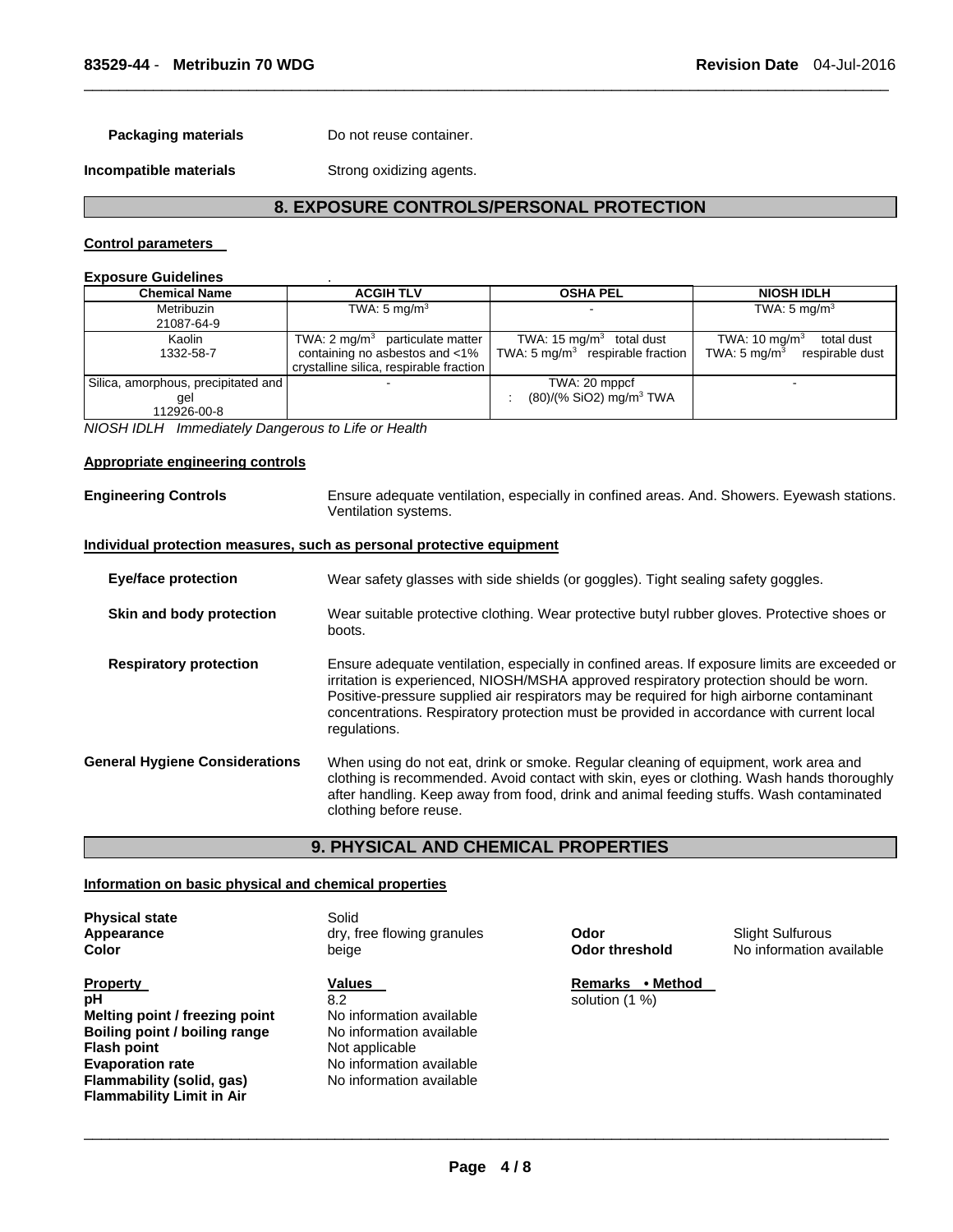| <b>Upper flammability limit:</b> | No information available |         |
|----------------------------------|--------------------------|---------|
| Lower flammability limit:        | No information available |         |
| Vapor pressure                   | 0 mmHq                   | @ 25 °C |
| Vapor density                    | No information available |         |
| <b>Relative density</b>          | 0.58                     |         |
| <b>Water solubility</b>          | dispersible              |         |
| Solubility in other solvents     | No information available |         |
| <b>Partition coefficient</b>     | No information available |         |
| <b>Autoignition temperature</b>  | No information available |         |
| <b>Decomposition temperature</b> | No information available |         |
| <b>Kinematic viscosity</b>       | No information available |         |
| <b>Dynamic viscosity</b>         | No information available |         |
| <b>Explosive properties</b>      | Not an explosive         |         |
| <b>Oxidizing properties</b>      | Not applicable           |         |
| <b>Other Information</b>         |                          |         |
| Softening point                  | No information available |         |
| <b>Molecular weight</b>          | No information available |         |
| <b>VOC Content (%)</b>           | No information available |         |
| <b>Density</b>                   | No information available |         |
| <b>Bulk density</b>              | $0.58$ g/ml              |         |
|                                  |                          |         |

# **10. STABILITY AND REACTIVITY**

 $\Box$ 

#### **Reactivity**  No data available

**Chemical stability**  Stable under recommended storage conditions. **Possibility of Hazardous Reactions**  None under normal processing. **Conditions to avoid**  Elevated Temperature. Storage near to reactive materials. **Incompatible materials**  Strong oxidizing agents. **Hazardous Decomposition Products**  Thermal decomposition can lead to release of irritating and toxic gases and vapors. Nitrogen oxides (NOx). Carbon oxides.

# **11. TOXICOLOGICAL INFORMATION**

# **Information on likely routes of exposure**

| <b>Product Information</b> | Acute Oral LD50 (rat): $>2000$ mg/kg<br>Acute Dermal LD50 (rabbit): > 2000 mg/kg Irritation (rabbit): Causes minimal eye irritation.<br>Skin Irritation (rabbit): Not an irritant.<br>Inhalation LC50 (rat): $>2.62$ mg/L (4 HR)<br>Skin Sensitization (guinea pig): Not a sensitizer |
|----------------------------|---------------------------------------------------------------------------------------------------------------------------------------------------------------------------------------------------------------------------------------------------------------------------------------|
| <b>Inhalation</b>          | Based on available data, the classification criteria are not met.                                                                                                                                                                                                                     |
| Eye contact                | Based on available data, the classification criteria are not met. May cause slight irritation.                                                                                                                                                                                        |
| <b>Skin contact</b>        | Based on available data, the classification criteria are not met.                                                                                                                                                                                                                     |
| Ingestion                  | Based on available data, the classification criteria are not met.                                                                                                                                                                                                                     |

| <b>Chemical Name</b> | Oral LD50                                          | <b>Dermal LD50</b>   | <b>Inhalation LC50</b>               |
|----------------------|----------------------------------------------------|----------------------|--------------------------------------|
| Metribuzin           | (Male Rat) = 1100   > 5000 mg/kg<br>$= 2020$ mg/kg | $> 20$ g/kg<br>Rat ) | ′ Rat ) 4 h<br>860 ma/m <sup>3</sup> |
| 21087-64-9           | (Female Rat)<br>mg/kg                              | Rabbit               |                                      |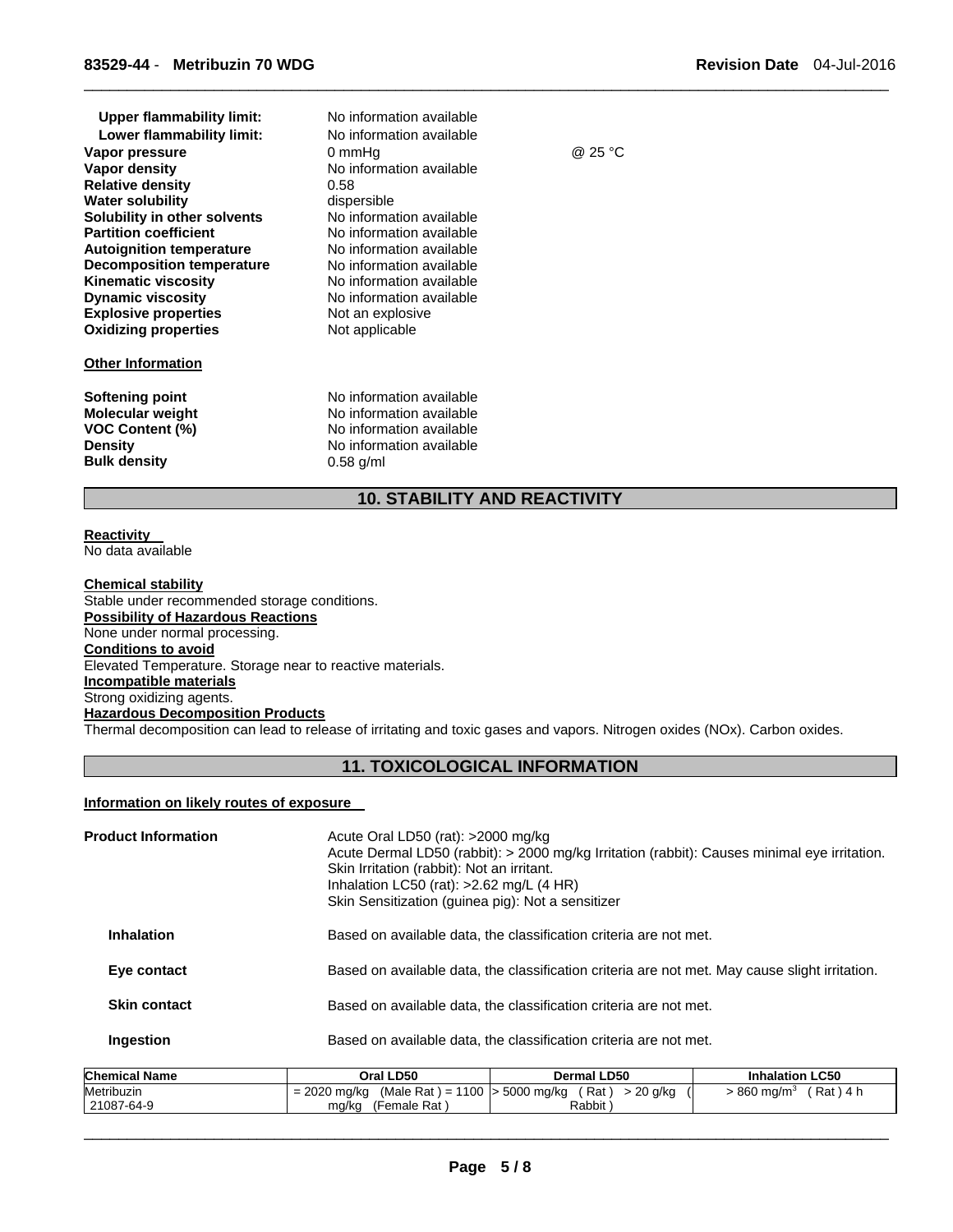#### **Information on toxicological effects**

**Symptoms May cause redness and tearing of the eyes.** 

 $\Box$ 

# **Delayed and immediate effects as well as chronic effects from short and long-term exposure**

| Sensitization                                                                                | Based on available data, the classification criteria are not met. |                                                                                          |            |             |  |  |
|----------------------------------------------------------------------------------------------|-------------------------------------------------------------------|------------------------------------------------------------------------------------------|------------|-------------|--|--|
| Germ cell mutagenicity                                                                       |                                                                   | Based on available data, the classification criteria are not met.                        |            |             |  |  |
| Carcinogenicity                                                                              |                                                                   | The table below indicates whether each agency has listed any ingredient as a carcinogen. |            |             |  |  |
| <b>Chemical Name</b>                                                                         | <b>ACGIH</b>                                                      | <b>IARC</b>                                                                              | <b>NTP</b> | <b>OSHA</b> |  |  |
| Silica, amorphous,<br>precipitated and gel<br>112926-00-8                                    |                                                                   | Group 3                                                                                  |            |             |  |  |
| IARC (International Agency for Research on Cancer)<br>Not classifiable as a human carcinogen |                                                                   |                                                                                          |            |             |  |  |
| <b>Reproductive toxicity</b>                                                                 |                                                                   | Based on available data, the classification criteria are not met.                        |            |             |  |  |
| <b>STOT - single exposure</b>                                                                |                                                                   | Based on available data, the classification criteria are not met.                        |            |             |  |  |
| <b>STOT - repeated exposure</b>                                                              |                                                                   | Based on available data, the classification criteria are not met.                        |            |             |  |  |
| <b>Chronic toxicity</b>                                                                      | Avoid repeated exposure. May cause adverse liver effects.         |                                                                                          |            |             |  |  |
| <b>Target Organ Effects</b>                                                                  | Thyroid, liver, Central nervous system.                           |                                                                                          |            |             |  |  |
| <b>Aspiration hazard</b>                                                                     |                                                                   | Based on available data, the classification criteria are not met.                        |            |             |  |  |

# **Numerical measures of toxicity - Product Information**

**The following values are calculated based on chapter 3.1 of the GHS document** .<br>ATEmix (oral)  $>2000.00$  mg/kg mg/l

**ATEmix (oral)** >2000.00 mg/kg mg/l

# **12. ECOLOGICAL INFORMATION**

# **Ecotoxicity**

Very toxic to aquatic life with long lasting effects

# 30 % of the mixture consists of components(s) of unknown hazards to the aquatic environment

| Chemical Name | Algae/aguatic plants                | ™ish                              | Crustacea                       |  |
|---------------|-------------------------------------|-----------------------------------|---------------------------------|--|
| Metribuzin    | Green algae $72$ -hr $EC50 = 0.007$ | Fish (rainbow trout) 96-hr LC50 = | Daphnia magna 48-hr EC50 = 98.5 |  |
| 21087-64-9    | ma/L                                | 74.6 ma/L                         | ma/L                            |  |

#### **Persistence and degradability**

Not readily biodegradable.

# **Bioaccumulation**

Not likely to bioaccumulate.

# **Other adverse effects**

This mixture contains no substance considered to be persistent, bioaccumulating nor toxic (PBT)

# **13. DISPOSAL CONSIDERATIONS**

| Waste treatment methods   |                                                                                                                                                                                                                                                                                                                                                                                                      |  |  |  |
|---------------------------|------------------------------------------------------------------------------------------------------------------------------------------------------------------------------------------------------------------------------------------------------------------------------------------------------------------------------------------------------------------------------------------------------|--|--|--|
| <b>Disposal of wastes</b> | Pesticide wastes may be acutely hazardous. Improper disposal is a violation of federal law.<br>Disposal should be in accordance with applicable regional, national and local laws and<br>regulations. Contact your State Pesticide or Environmental Control Agency, or the<br>Hazardous Waste Representative at the nearest EPA Regional Office for guidance on proper<br>disposal of waste product. |  |  |  |
| Contaminated packaging    | Disposal should be in accordance with applicable regional, national and local laws and<br>regulations. Consult product label for additional information. Do not reuse container.                                                                                                                                                                                                                     |  |  |  |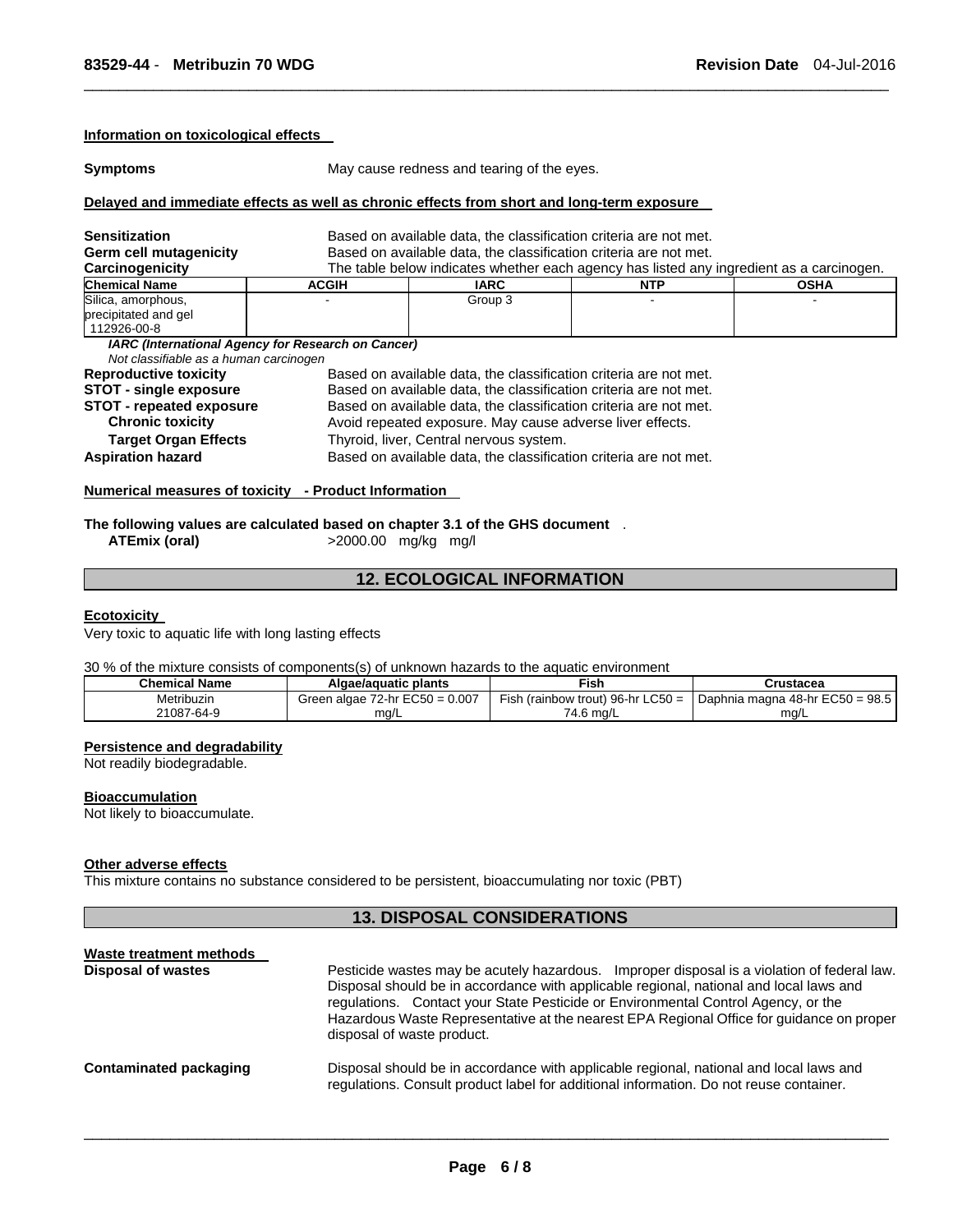|                                                                                                                                                             | <b>14. TRANSPORT INFORMATION</b>                                                                                                                                                                     |
|-------------------------------------------------------------------------------------------------------------------------------------------------------------|------------------------------------------------------------------------------------------------------------------------------------------------------------------------------------------------------|
| <u>DOT</u>                                                                                                                                                  | Not regulated                                                                                                                                                                                        |
| <u>TDG</u>                                                                                                                                                  | Not regulated                                                                                                                                                                                        |
| <b>IATA</b><br>UN/ID no<br>Proper shipping name<br><b>Hazard Class</b><br><b>Packing Group</b><br><b>ERG Code</b><br><b>Special Provisions</b>              | <b>UN3077</b><br>Environmentally hazardous substance, solid, n.o.s.<br>9<br>Ш<br>9L<br>A158, A179, A97, A197                                                                                         |
| <b>Description</b>                                                                                                                                          | UN3077, Environmentally hazardous substance, solid, n.o.s. (Metribuzin), 9, III                                                                                                                      |
| <b>IMDG</b><br>UN/ID no<br>Proper shipping name<br><b>Hazard Class</b><br><b>Packing Group</b><br>EmS-No<br><b>Special Provisions</b><br><b>Description</b> | <b>UN3077</b><br>Environmentally hazardous substance, solid, n.o.s.<br>9<br>Ш<br>$F-A, S-F$<br>274, 335, 966, 967<br>UN3077, Environmentally hazardous substance, solid, n.o.s. (Metribuzin), 9, III |

 $\Box$ 

# **15. REGULATORY INFORMATION**

| <b>International Inventories</b> |          |
|----------------------------------|----------|
| <b>TSCA</b>                      | Complies |
| <b>DSL/NDSL</b>                  | Complies |
| <b>EINECS/ELINCS</b>             | Complies |
| <b>IECSC</b>                     | Complies |
| <b>KECL</b>                      | Complies |
| <b>PICCS</b>                     | Complies |
| <b>AICS</b>                      | Complies |

**Legend: TSCA** - United States Toxic Substances Control Act Section 8(b) Inventory **DSL/NDSL** - Canadian Domestic Substances List/Non-Domestic Substances List **EINECS/ELINCS** - European Inventory of Existing Chemical Substances/European List of Notified Chemical Substances **ENCS** - Japan Existing and New Chemical Substances **IECSC** - China Inventory of Existing Chemical Substances **KECL** - Korean Existing and Evaluated Chemical Substances

**PICCS** - Philippines Inventory of Chemicals and Chemical Substances

**AICS** - Australian Inventory of Chemical Substances

# **US Federal Regulations**

# **SARA 313**

Section 313 of Title III of the Superfund Amendments and Reauthorization Act of 1986 (SARA). This product contains a chemical or chemicals which are subject to the reporting requirements of the Act and Title 40 of the Code of Federal Regulations, Part 372

| <b>Chemical Name</b>                  | SARA 313 - Threshold Values % |
|---------------------------------------|-------------------------------|
| Metribuzin - 21087-64-9               | .0                            |
| <b>SARA 311/312 Hazard Categories</b> |                               |
| Acute health hazard                   | No.                           |
| <b>Chronic Health Hazard</b>          | No                            |